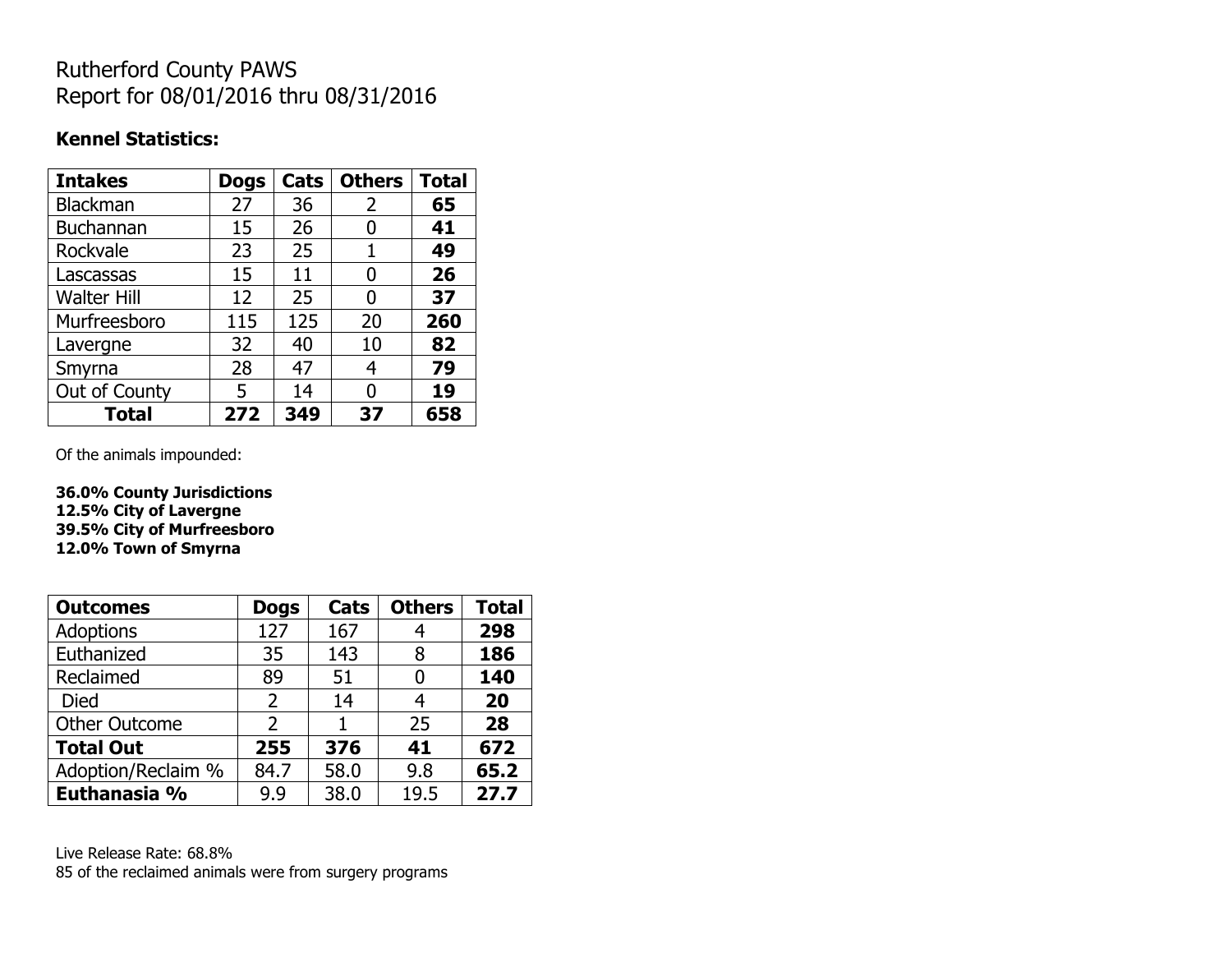Animals left in shelter on 08/31/2016: 122

2341 People visited the shelter looking for a lost /new pet.

1979 Logged calls/voice mails for the month.

#### **Activity Report by Jurisdiction:**

| Zones           | <b>Calls Received</b> | Calls Completed |
|-----------------|-----------------------|-----------------|
| <b>Blackman</b> | 155                   | 162             |
| Buchannan       | 95                    | 97              |
| Lavergne        | 277                   | 287             |
| Lascassas       | 88                    | 90              |
| Murfreesboro    | 614                   | 619             |
| Rockvale        | 73                    | 73              |
| Smyrna          | 185                   | 187             |
| Walter Hill     | 83                    | 87              |
| Out of Area     | 8                     | 8               |
| <b>Total</b>    | 1578                  | 1609            |

31.8% County Jurisdictions 17.6% City of Lavergne 38.9% City of Murfreesboro 11.7% Town of Smyrna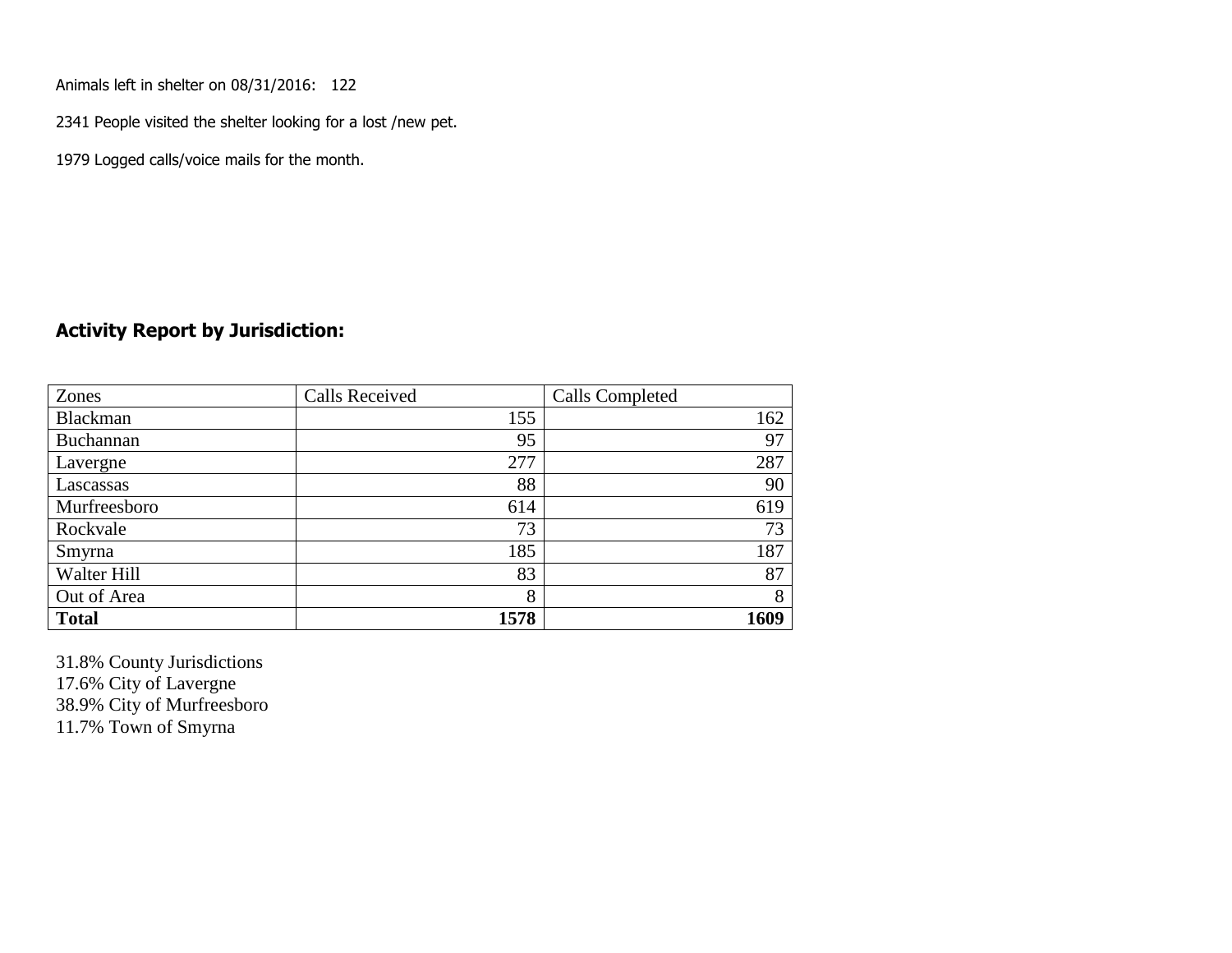# **Mileage:**

| <b>Officer</b> | <b>Miles</b> |
|----------------|--------------|
| 425            | 1046         |
| 427            | 1011         |
| 428            | 1370         |
| 430            | 1214         |
| 431            | 1348         |
| 437            | 1631         |
| 438            | 1256         |
| 439            | 1552         |
|                |              |
|                |              |
|                |              |
|                |              |
|                |              |
|                |              |
|                |              |
|                |              |
|                |              |
| <b>Total</b>   | 10428        |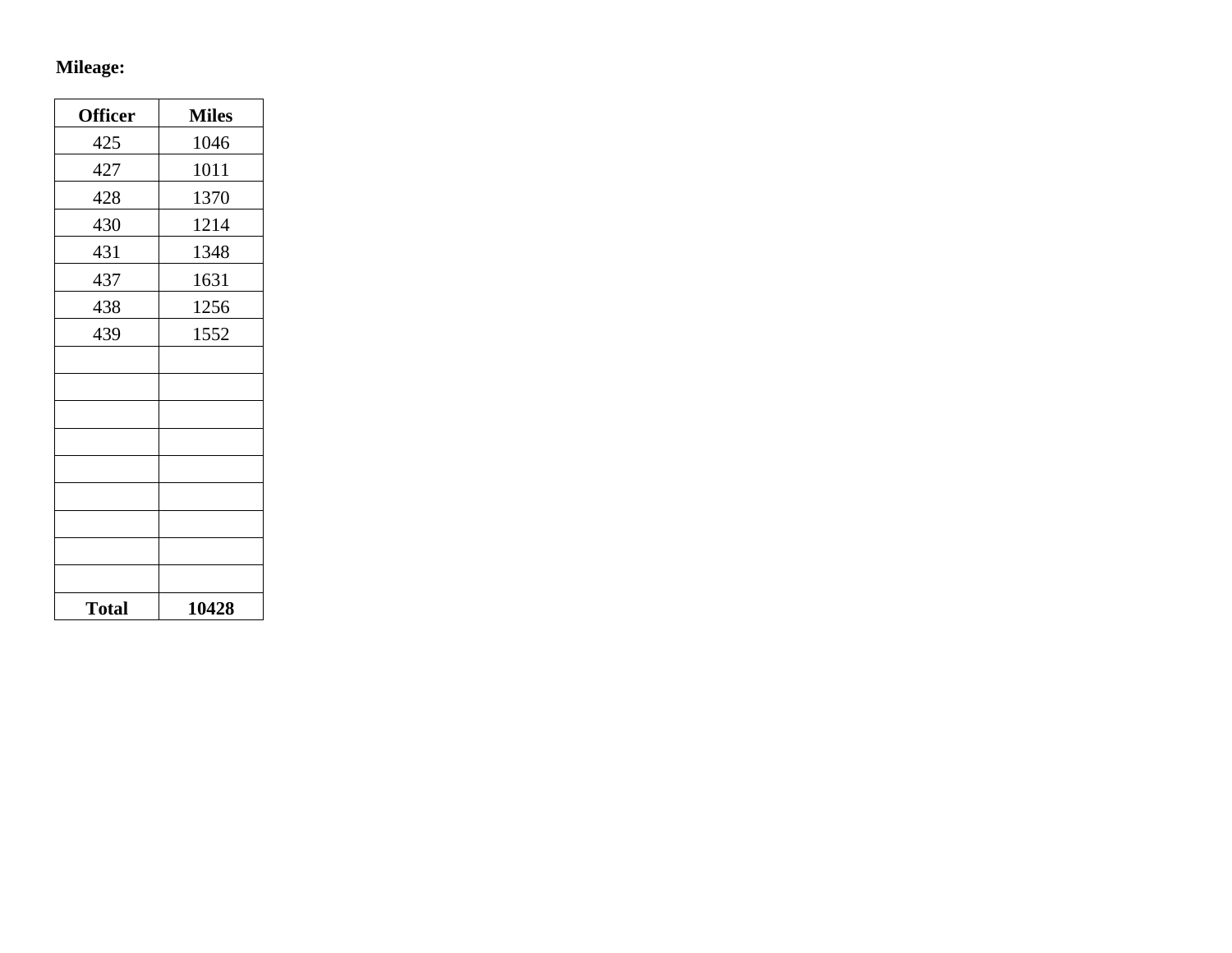## Fiscal Year-to-Date Report 07/01/16 thru 08/31/2016

#### **Kennel Statistics:**

| <b>Intakes</b>     | <b>Dogs</b> | Cats | <b>Others</b>  | <b>Total</b> |
|--------------------|-------------|------|----------------|--------------|
| Blackman           | 53          | 57   | $\overline{2}$ | 112          |
| Buchannan          | 31          | 30   | 0              | 61           |
| Rockvale           | 40          | 40   | 2              | 82           |
| Lascassas          | 27          | 28   | 1              | 56           |
| <b>Walter Hill</b> | 33          | 36   | 0              | 69           |
| Murfreesboro       | 228         | 257  | 45             | 530          |
| Lavergne           | 54          | 88   | 17             | 159          |
| Smyrna             | 50          | 96   | 11             | 157          |
| Out of County      | 11          | 29   | O              | 40           |
| <b>Total</b>       | 527         | 661  | 78             | 1266         |

Of the animals impounded since July 01:

**33.1% County Jurisdictions**

**12.6% City of Lavergne**

**41.9% City of Murfreesboro**

**12.4% Town of Smyrna**

| <b>Outcomes</b>      | <b>Dogs</b> | Cats | <b>Others</b> | <b>Total</b> |
|----------------------|-------------|------|---------------|--------------|
| Adoptions            | 246         | 323  | 6             | 575          |
| Euthanized           | 89          | 273  | 18            | 380          |
| Reclaimed            | 167         | 78   |               | 246          |
| <b>Died</b>          | 6           | 22   |               | 35           |
| <b>Other Outcome</b> | 11          | 16   | 48            | 75           |
| <b>Total Out</b>     | 519         | 712  | 80            | 1311         |
| Adoption/Reclaim %   | 79.6        | 56.3 | 8.8           | 62.6         |
| Euthanasia %         | 17.2        | 38.4 | 22.5          | 29.0         |

Live Release Rate: 67.1%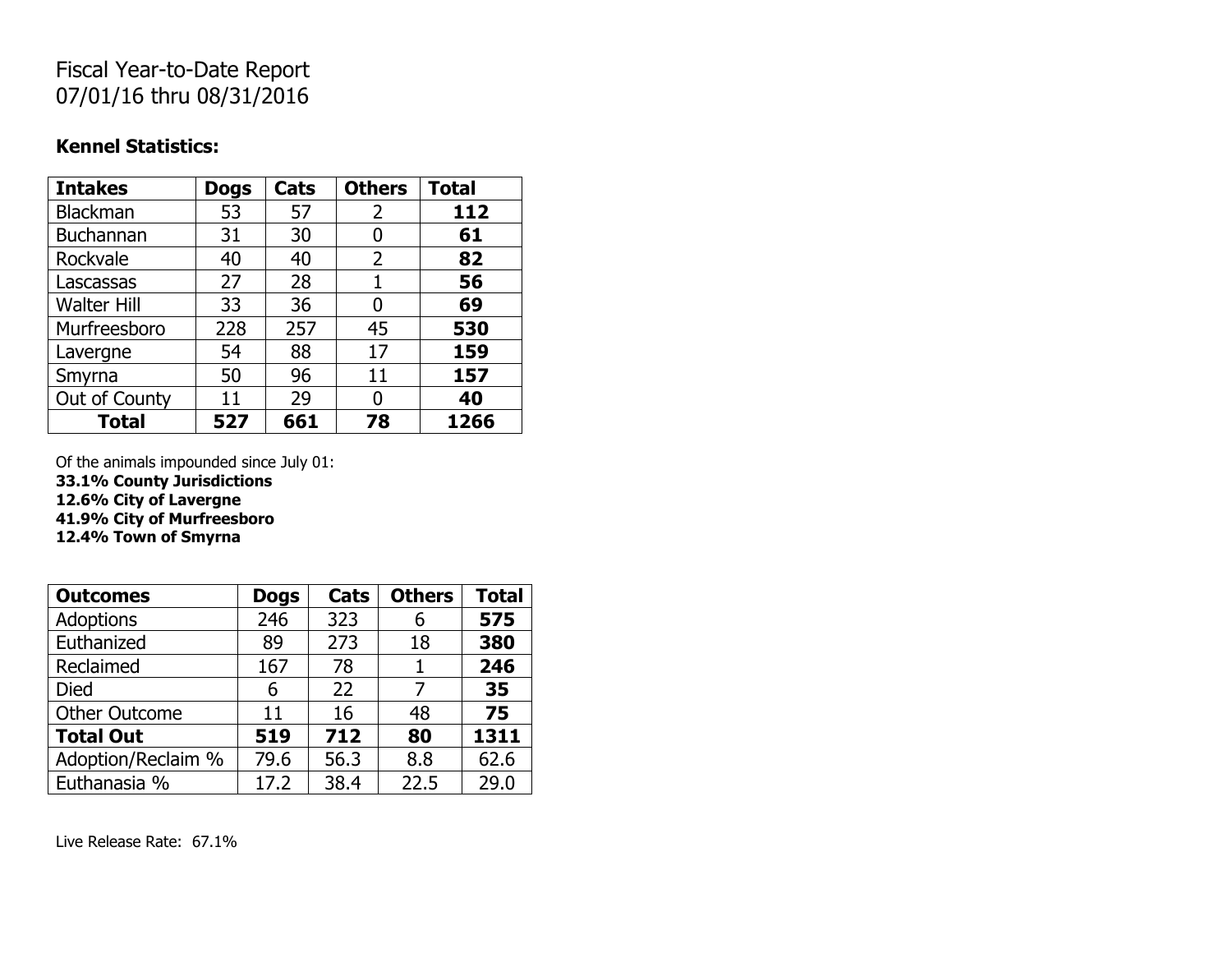5052 People have visited the shelter since July 01, 2016 looking for a lost /new pet.

4463 Logged calls/voice mails since July 01, 2016.

### **Activity Report by Jurisdiction:**

| Zones           | <b>Calls Received</b> | Calls Completed |
|-----------------|-----------------------|-----------------|
| <b>Blackman</b> | 363                   | 366             |
| Buchannan       | 225                   | 228             |
| Lavergne        | 606                   | 614             |
| Lascassas       | 230                   | 234             |
| Murfreesboro    | 1308                  | 1322            |
| Rockvale        | 180                   | 180             |
| Smyrna          | 358                   | 360             |
| Walter Hill     | 231                   | 233             |
| Out of Area     | 17                    | 17              |
| <b>Total</b>    | 3518                  | 3554            |

35.4% County Jurisdictions 17.2% City of Lavergne 37.2% City of Murfreesboro 10.2% Town of Smyrna